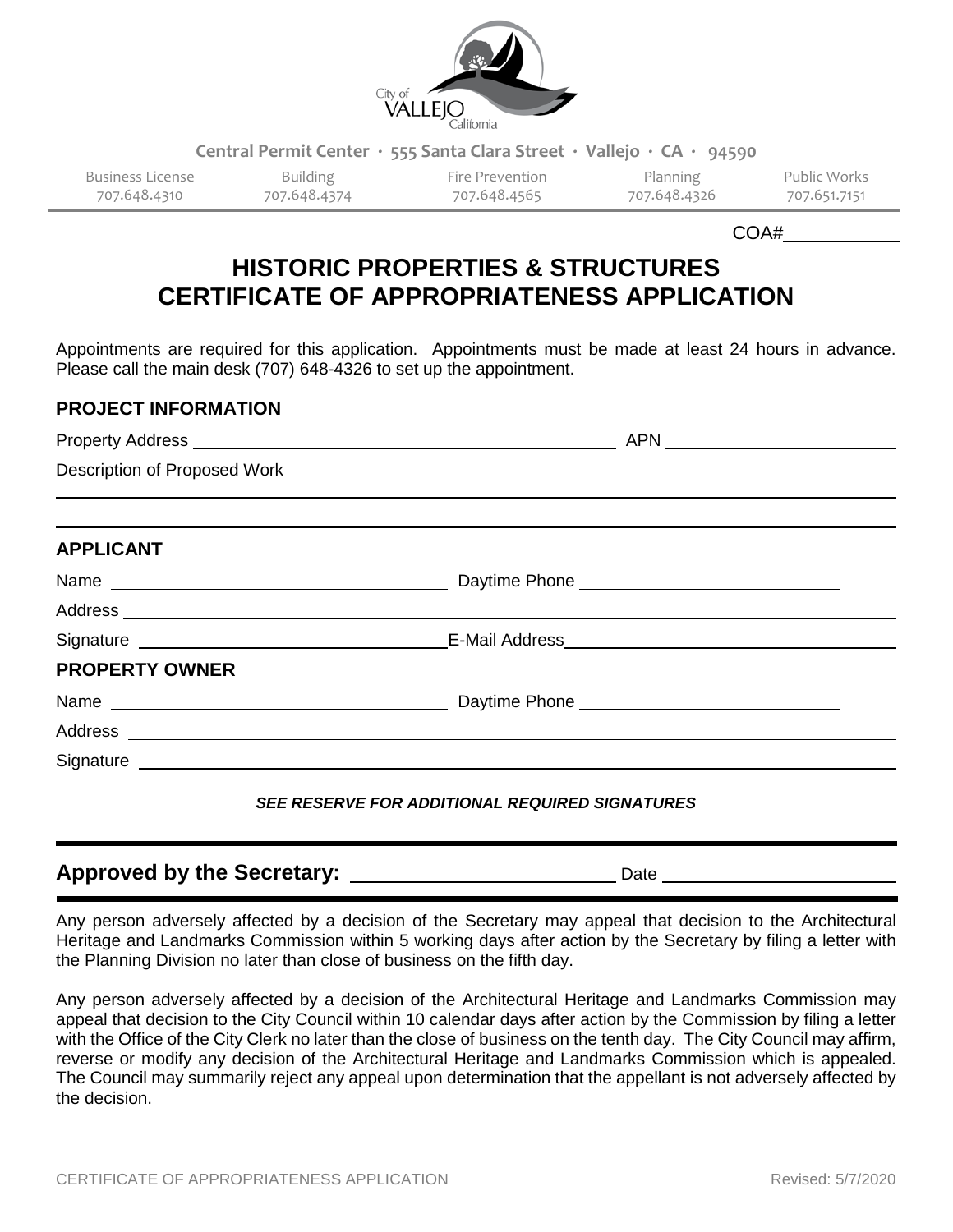# Applicant (please print name)

\_\_\_\_\_\_\_\_\_\_\_\_\_\_\_\_\_\_\_\_\_\_\_\_\_\_\_\_\_\_\_\_\_\_\_\_\_\_\_\_\_\_\_\_\_\_\_\_\_\_\_

Applicant signature **Date** 

Property owner name (if different from the applicant)

Property owner signature (if different from the applicant) Date

\_\_\_\_\_\_\_\_\_\_\_\_\_\_\_\_\_\_\_\_\_\_\_\_\_\_\_\_\_\_\_\_\_\_\_\_\_\_\_\_\_\_\_\_\_\_

\_\_\_\_\_\_\_\_\_\_\_\_\_\_\_\_\_\_\_\_\_\_\_\_\_\_\_\_\_\_\_\_\_\_\_\_\_\_\_\_\_\_\_\_\_\_

CERTIFICATE OF APPROPRIATENESS APPLICATION Revised: 5/7/2020

## **Indemnification Agreement**

#### Project Address

As part of the application, the applicant and/or property owner agree to defend, indemnify, and hold harmless the City of Vallejo, its agents, officers, council members, employees, boards, commissions, and Council from any and all claims, actions or proceedings brought against any of the foregoing individuals or entities, seeking to attack, set aside, void or annul any approval of the application or related decision, or the processing or adoption of any environmental documents or negative declarations which relate to the approval. This indemnification shall include, but is not limited to, all damages, costs, expenses, attorney fees or expert witness fees that may be awarded to the prevailing party arising out of or in connection with the approval of the application or related decision, whether or not there is concurrent, passive or active negligence on the part of the City, its agents, officers, council members, employees, boards, commissions, and Council. If for any reason any portion of this indemnification agreement is held to be void or unenforceable by a court of competent jurisdiction, the remainder of the agreement shall remain in full force and effect.

The City of Vallejo shall have the right to appear and defend its interest in any litigation arising from the approval of the application or any related decision through its City Attorney or outside counsel selected by the City Attorney. The applicant shall be required to reimburse the City for attorney's fees incurred by the City in connection with the litigation.

I have read and agree with all of the above.

\_\_\_\_\_\_\_\_\_\_\_\_\_\_\_\_\_\_\_\_\_\_\_\_\_\_\_\_\_\_\_\_\_\_\_\_\_\_\_\_\_\_\_\_\_\_ \_\_\_\_\_\_\_\_\_\_\_\_\_\_\_\_\_\_\_\_

\_\_\_\_\_\_\_\_\_\_\_\_\_\_\_\_\_\_\_\_\_\_\_\_\_\_\_\_\_\_\_\_\_\_\_\_\_\_\_\_\_\_\_\_\_\_ \_\_\_\_\_\_\_\_\_\_\_\_\_\_\_\_\_\_\_\_